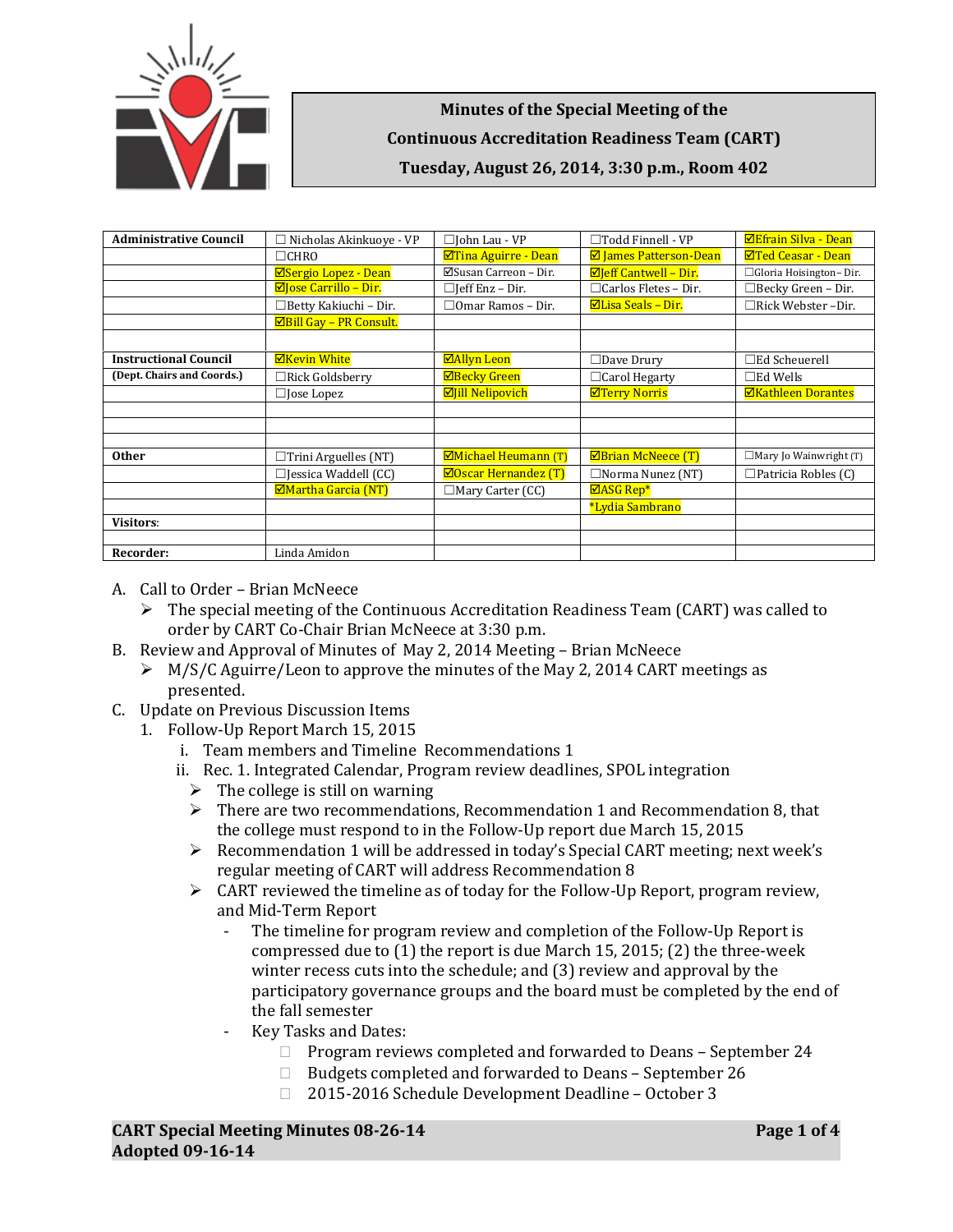- 2015-2016 Class Selection November 21
- A clearer picture of the college's finances will emerge as the noted tasks are completed
- $\triangleright$  CART reviewed the list of academic program reviews that are 90% complete in SPOL as of today; almost all service area program reviews are incomplete in SPOL
	- All 2013-2014 program reviews must be entered in SPOL before 2014-2015 program reviews can be entered
	- In the Follow-Up Report due March 15, 2015, the college must respond to the recommendation that a complete cycle of program review is completed in SPOL
	- CART received a brief description of the program review process:
		- $\checkmark$  Past Goals: Include Past Goals from 2013-2014
			- $\checkmark$  Present: Analyze data provided by the Institutional Researcher, which includes data from the last six semesters including Spring 2014; since the 2013-2014 program review cycle was completed just six months ago, it is too early to evaluate 2014-2015 Future Goals; those programs that have made some progress can make mention in this section of the program review template
			- $\checkmark$  Future Goals: Identify Future Goals for 2015-2016
			- $\checkmark$  Complete 2014-2015 program reviews using program review templates, support staff will enter information in SPOL
- iii. Add Follow-Up Cycle to SPOL for March 15, 2015
	- $\triangleright$  The cycle will be added in SPOL
- iv. Report from START specific to Recommendation 1 and status of pertinent Action Plans
	- $\triangleright$  START Co-Chair Martha Garcia noted the alignment of FCMAT Recommendation 24/IVC Action Plan 22 with accreditation Recommendation 1 related to the planning calendar "…that identifies all planning activities, committees, and the roles of various College plans, and includes institutional effectiveness assessment and improvement cycles."
	- $\triangleright$  Supporting evidence is the updated paper planning calendar and the new online calendar (pilot)
- 2. EMPC Report on Assessment of Institutional Effectiveness—Summary Ted & Efrain
	- $\triangleright$  Dean Ted Ceasar reported that a summary progress report for the 2013-2014 Educational Master Plan was completed which:
		- Summarizes the 2013-2014 program review/planning cycle<br>- Documents completion of the program review/planning cycl
		- Documents completion of the program review/planning cycle
		- Includes a document that outlines the process to approve program budget requests
	- $\triangleright$  In response to accreditation Recommendation 1, which requires the college to link resource allocation with "…institutional goals and objectives detailed in the Educational Master Plan with operational plan goals…," a report on the Evaluation of Institutional Goals and Objectives was completed that shows how objectives improve effectiveness and student success
	- $\triangleright$  The progress report and evaluation were submitted to the board last week
- 3. Campus Climate Survey
	- $\triangleright$  The last survey was conducted in November 2011
	- $\triangleright$  The proposed survey draft has been reduced from 90+ questions to 38 questions
	- $\triangleright$  It was recommended that the campus climate survey be comprehensive and a prize offered to encourage survey participation (Dean of Student Affairs Sergio Lopez will present a proposal for a prize to ASG)
	- $\triangleright$  It was suggested that other service areas such as the library and student services could conduct their own surveys
	- $\triangleright$  Institutional Researcher Jose Carrillo reported that he and PR Consultant Bill Gay are also discussing development of another different type of survey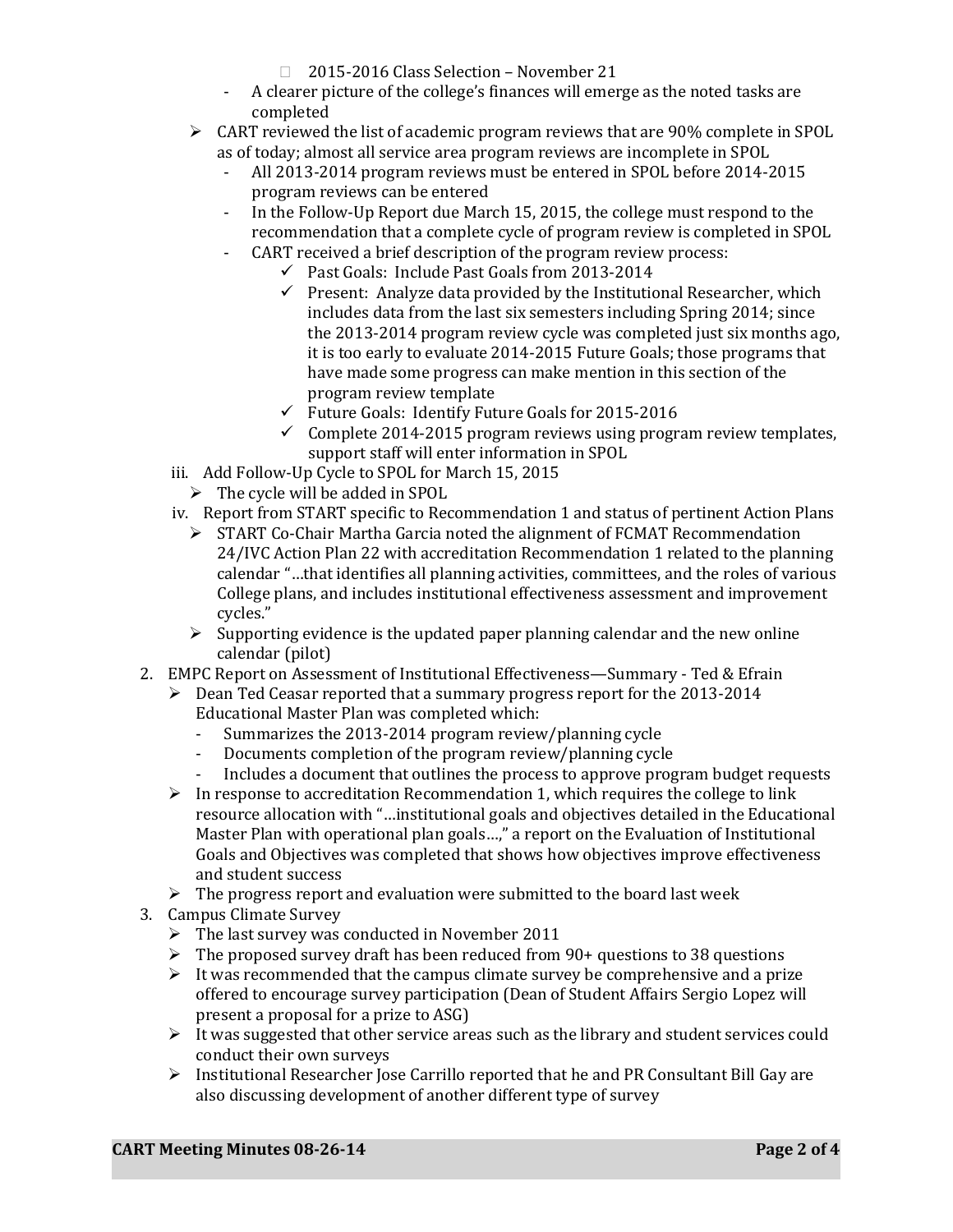- $\triangleright$  A task force was established to work on a comprehensive survey to be conducted in October; task force members include Jose Carrillo, Bill Gay, Allyn Leon, and Jill Nelipovich
- D. New Discussion
	- 4. CART Committee Effectiveness Self-Evaluation<br>  $\triangleright$  Academic Senate President Michael Heuma
		- Academic Senate President Michael Heumann sent email with the committee selfevaluation form to all committees to complete
		- $\triangleright$  The CART committee self-evaluation form, which was completed by CART Co-Chair Tina Aguirre and Academic Services Administrative Assistant Linda Amidon, was presented to CART for input
		- CART Co-Chair Aguirre had recommended that CART members complete an evaluation form at the end of every CART meeting
	- 5. CART Membership
		- $\triangleright$  It was noted that instructional department chairs and coordinators were given the option of serving on CART or EMPC
		- $\triangleright$  The CART membership roster has been revised to remove those chairs and coordinators who chose to serve on the EMPC
		- $\geq$  Discussion and recommendations:<br>- Give classified managers the one
			- Give classified managers the option of serving on CART or EMPC<br>- It's not a good idea to have administrators and managers serve of
			- It's not a good idea to have administrators and managers serve on both committees<br>- Schedule CART meetings during Campus Hour
			- Schedule CART meetings during Campus Hour
			- Faculty are obligated to serve on a committee<br>- Give faculty other options for meeting the cont
			- Give faculty other options for meeting the contractual obligation for committee work; some ideas:
				- $\checkmark$  Serve as discipline experts on the Equivalency Committee
				- $\checkmark$  At-large faculty serve on accreditation report writing teams
			- Review committee assignments
			- Faculty selected a committee to serve on but never heard the outcome<br>- Automate the committee selection process
			- Automate the committee selection process

## E. Action Items

- 1. New Institutional Student Learning Outcome Statements
	- CART reviewed a first reading of the ILO statements on May 2, 2014
	- $\triangleright$  The SLO Committee made some revisions to the ILO statements and approved them yesterday
	- $\triangleright$  Since the ILO statements will be included in the General Catalog, the revisions must be submitted to the Curriculum Committee for action
- $\triangleright$  This item was tabled pending receipt of the amended statements
- 2. EMPC Board Resolution to Review of Mission, Vision, and Philosophy Statements
	- $\triangleright$  CART reviewed the EMPC resolution which recommended that the Board of Trustees consider re-evaluating the College's Mission Statement to ensure alignment with the mission of California Community Colleges; the resolution was approved at the August 20, 2014, board meeting
	- $\triangleright$  The Board reapproved the Mission Statement in 2012 but it is not integrated with Vision Philosophy and Value Statements
	- $\triangleright$  M/S/C Aguirre/Leon to approve the recommendation that the college's Mission Statement be re-evaluated
		- Brian McNeece, Bill Gay, Jill Nelipovich, Jose Carrillo, and Sergio Lopez volunteered to serve on the committee to review the Mission Statement
		- A deadline date of April 2015 was established for a draft of the revised Mission Statement, pending direction from the President's Cabinet
- 3. CART Committee Effectiveness Self-Evaluation
	- ▶ M/S/C Leon/Nelipovich to approve the CART Committee Effectiveness Self-Evaluation as modified: